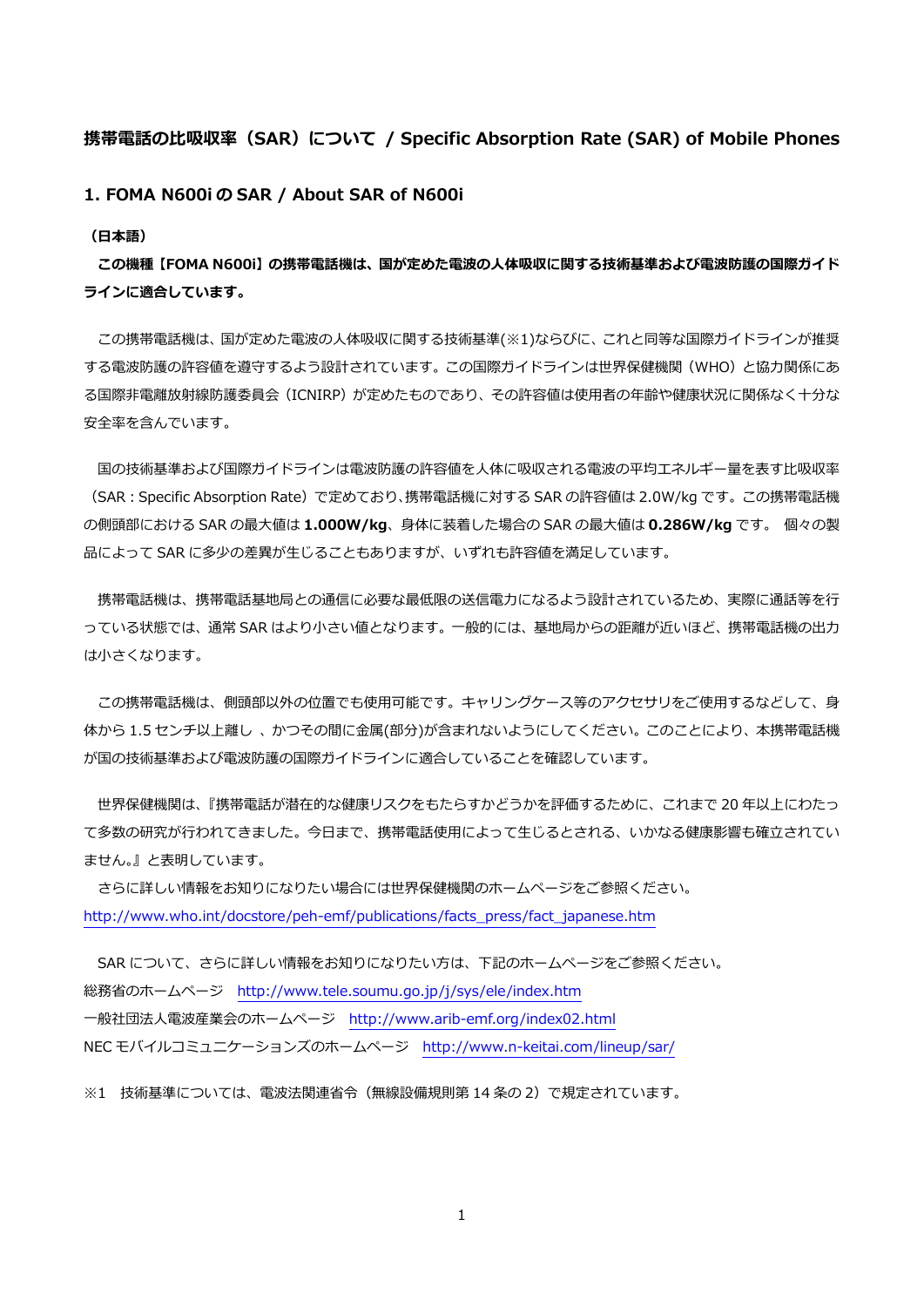### **(In English)**

# **This model [FOMA N600i] mobile phone complies with Japanese technical regulations and international guidelines regarding exposure to radio waves.**

This mobile phone was designed in observance of Japanese technical regulations regarding exposure to radio waves (\*1) and limits to exposure to radio waves recommended by a set of equivalent international guidelines. This set of international guidelines was set out by the International Commission on Non-Ionizing Radiation Protection (ICNIRP), which is in collaboration with the World Health Organization (WHO), and the permissible limits include a substantial safety margin designed to assure the safety of all persons, regardless of age and health condition.

The technical regulations and international guidelines set out limits for radio waves as the Specific Absorption Rate, or SAR, which is the value of absorbed energy in any 10 grams of tissue over a 6-minute period. The SAR limit for mobile phones is 2.0 W/kg. The highest SAR values for this mobile phone when tested for use at the ear is **1.000 W/kg** and when worn on the body is **0.286 W/kg**. There may be slight differences between the SAR levels for each product, but they all satisfy the limit.

The actual SAR of this mobile phone while operating can be well below that indicated above. This is due to automatic changes to the power level of the device to ensure it only uses the minimum required to reach the network. Therefore in general, the closer you are to a base station, the lower the power output of the device.

This mobile phone can be used in positions other than against your ear. Please keep the mobile phone farther than 1.5 cm away from your body by using such as a carrying case or a wearable accessory without including any metals. This mobile phone satisfies the technical regulations and international guidelines.

The World Health Organization has stated that "a large number of studies have been performed over the last two decades to assess whether mobile phones pose a potential health risk. To date, no adverse health effects have been established as being caused by mobile phone use."

Please refer to the WHO website if you would like more detailed information. http://www.who.int/docstore/peh-emf/publications/facts\_press/fact\_english.htm

Please refer to the websites listed below if you would like more detailed information regarding SAR. Ministry of Internal Affairs and Communications Website: http://www.tele.soumu.go.jp/e/sys/ele/index.htm Association of Radio Industries and Businesses Website: http://www.arib-emf.org/index02.html (in Japanese only)

NEC Mobile Communications, Ltd. Website: http://www.n-keitai.com/lineup/sar/ (in Japanese only)

\*1 Technical regulations are defined by the Ministerial Ordinance Related to Radio Law (Article 14-2 of Radio Equipment Regulations).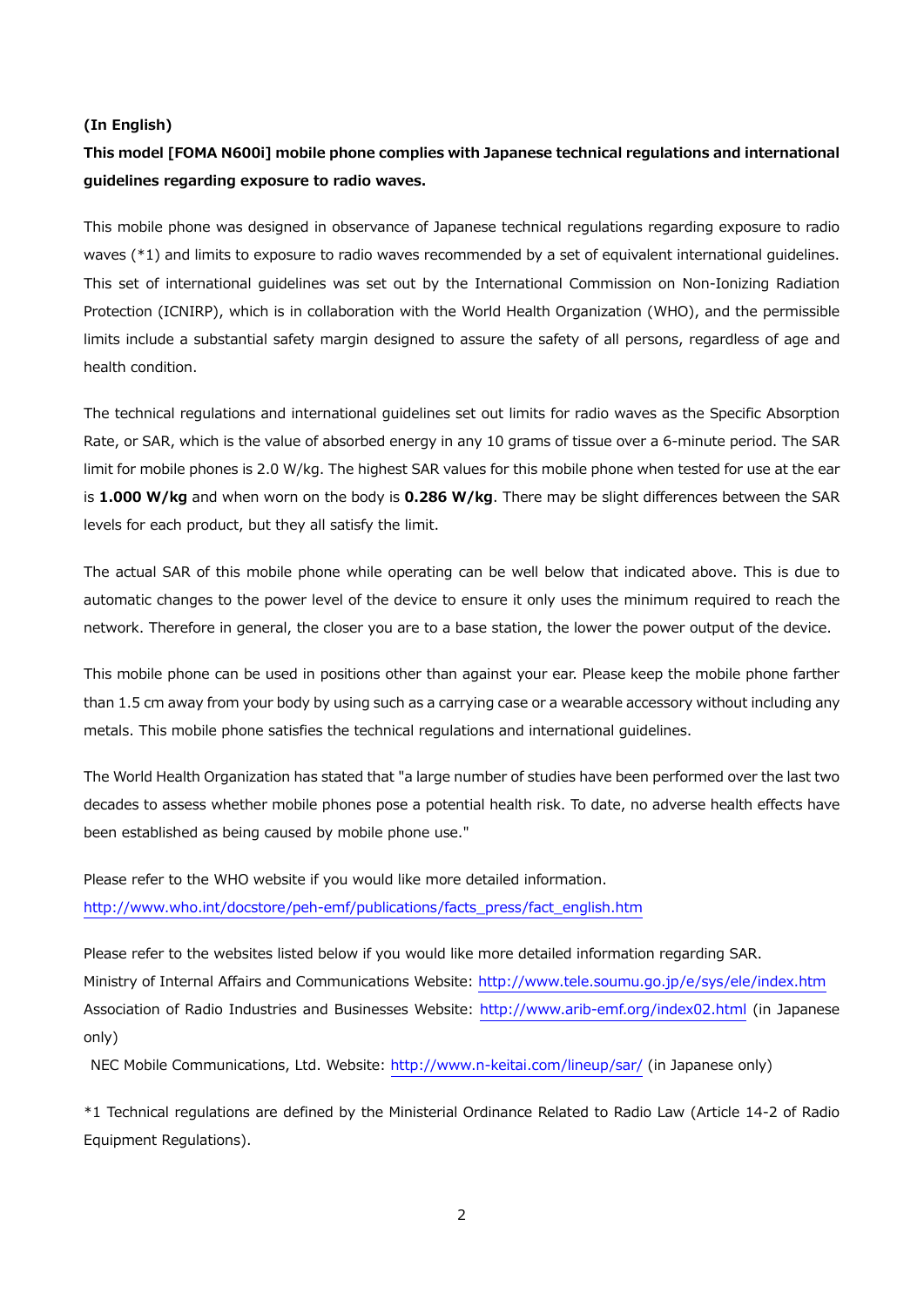### **2. About SAR of N600i for FCC RF exposure requirements**

## **Radio Frequency (RF) Signals**

THIS MODEL PHONE MEETS THE U.S. GOVERNMENT'S REQUIREMENTS FOR EXPOSURE TO RADIO WAVES.

Your wireless phone contains a radio transmitter and receiver. Your phone is designed and manufactured not to exceed the emission limits for exposure to radio frequency (RF) energy set by the Federal Communications Commission of the U.S. Government. These limits are part of comprehensive guidelines and establish permitted levels of RF energy for the general population. The guidelines are based on standards that were developed by independent scientific organizations through periodic and thorough evaluation of scientific studies.

The exposure standard for wireless mobile phones employs a unit of measurement known as the Specific Absorption Rate (SAR). The SAR limit set by the FCC is 1.6 W/kg.\* Tests for SAR are conducted using standard operating positions accepted by the FCC with the phone transmitting at its highest certified power level in all tested frequency bands. Although the SAR is determined at the highest certified power level, the actual SAR level of the phone while operating can be well below the maximum value. This is because the phone is designed to operate at multiple power levels so as to use only the power required to reach the network. In general, the closer you are to a wireless base station antenna, the lower the output.

Before a phone model is available for sale to the public, it must be tested and certified to the FCC that it does not exceed the limit established by the U.S. government-adopted requirement for safe exposure. The tests are performed on position and locations (for example, at the ear and worn on the body) as required by FCC for each model. The highest SAR value for this model phone as reported to the FCC when tested for use at the ear is 1.07 W/kg, and when worn on the body, is 0.10 W/kg. (Body-worn measurements differ among phone models, depending upon available accessories and FCC requirements). While there may be differences between the SAR levels of various phones and at various positions, they all meet the U.S. government requirement.

The FCC has granted an Equipment Authorization for this model phone with all reported SAR levels evaluated as in compliance with the FCC RF exposure guidelines. SAR information on this model phone is on file with the FCC and can be found under the Display Grant section at http://www.fcc.gov/oet/fccid/ after search on FCC ID A98-FOMA-N600I.

For body worn operation, this phone has been tested and meets the FCC RF exposure guidelines when used with an accessory designated for this product or when used with an accessory that contains no metal and that positions the handset a minimum of 1.5 cm from the body.

\*In the United States, the SAR limit for wireless mobile phones used by the public is 1.6 watts/kg (W/kg) averaged over one gram of tissue. SAR values may vary depending upon national reporting requirements and the network band.